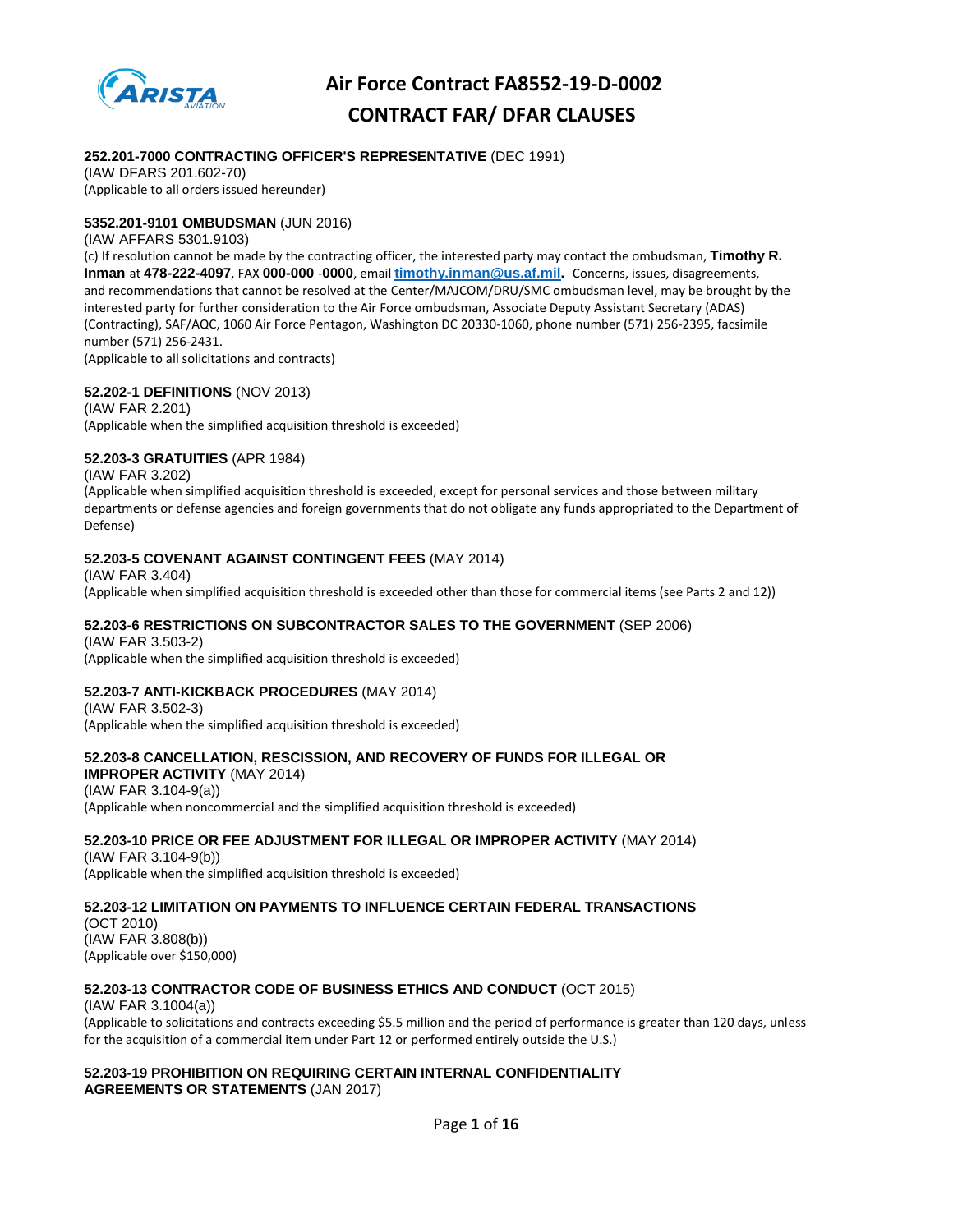

(IAW FAR 3.909-3 (b)) (Applicable in all solicitations and resultant contracts other than personal services contracts with individuals)

# **252.203-7000 REQUIREMENTS RELATING TO COMPENSATION OF FORMER DOD OFFICIALS**

(SEP 2011) (IAW DFARS 203.171-4(a), DFARS 212.301(f) (ii)) (Applicable to all solicitations and contracts)

#### **252.203-7001 PROHIBITION ON PERSONS CONVICTED OF FRAUD OR OTHER DEFENSE-CONTRACT-RELATED FELONIES** (DEC 2008)

(IAW DFARS 203.570-3) (Applicable when exceeding the simplified acquisition threshold (except for commercial items))

# **252.203-7002 REQUIREMENT TO INFORM EMPLOYEES OF WHISTLEBLOWER RIGHTS**

(SEP 2013) (IAW DFARS 203.970) (Applicable to all solicitations and contracts)

# **252.203-7003 AGENCY OFFICE OF THE INSPECTOR GENERAL** (DEC 2012)

(IAW DFARS 203.1004(a), DFARS 212.301(f) (iii)) (Applicable to solicitations and contracts when FAR 52.203‐13 is included)

# **252.203-7004 DISPLAY OF HOTLINE POSTERS** (OCT 2016)

(IAW DFARS 203.1004(b) (2) (ii)) (Applicable to acquisitions over \$5.5 million, except for commercial items)

## **52.204-2 SECURITY REQUIREMENTS** (AUG 1996)

(IAW FAR 4.404(a)) (Applicable when access to classified information may be required)

# **52.204-4 PRINTED OR COPIED DOUBLE-SIDED ON RECYCLED PAPER** (MAY 2011)

(IAW FAR 4.303) (Applicable when the simplified acquisition threshold is exceeded)

# **52.204-9 PERSONAL IDENTITY VERIFICATION OF CONTRACTOR PERSONNEL** (JAN 2011)

(IAW FAR 4.1303)

(Applicable in solicitations and contracts when performance requires contractors to have routine physical access to a Federally‐controlled facility and/or routine access to a Federal information system, but shall not be used when only intermittent access to Federally‐controlled facilities is required)

#### **52.204-13 SYSTEM FOR AWARD MANAGEMENT MAINTENANCE** (OCT 2018)

(IAW FAR 4.1105(b)) (Applicable to solicitations that contain the provision at 52.204‐7, and resulting contracts)

# **52.204-18 COMMERCIAL AND GOVERNMENT ENTITY CODE MAINTENANCE** (JUL 2016)

(IAW FAR 4.1804(c), FAR 12.301(d)) (Applicable when there is a requirement to be registered in SAM or to have a DUNS Number)

# **52.204-19 INCORPORATION BY REFERENCE OF REPRESENTATIONS AND CERTIFICATIONS**

(DEC 2014) (IAW FAR 4.1202(b)) (Applicable to all solicitations and contracts)

# **52.204-21 BASIC SAFEGUARDING OF COVERED CONTRACTOR INFORMATION SYSTEMS**

(JUN 2016) (IAW FAR 4.1903) (Applicable to all solicitations and contracts, except COTs, when a contractor's system may contain Federal contract information)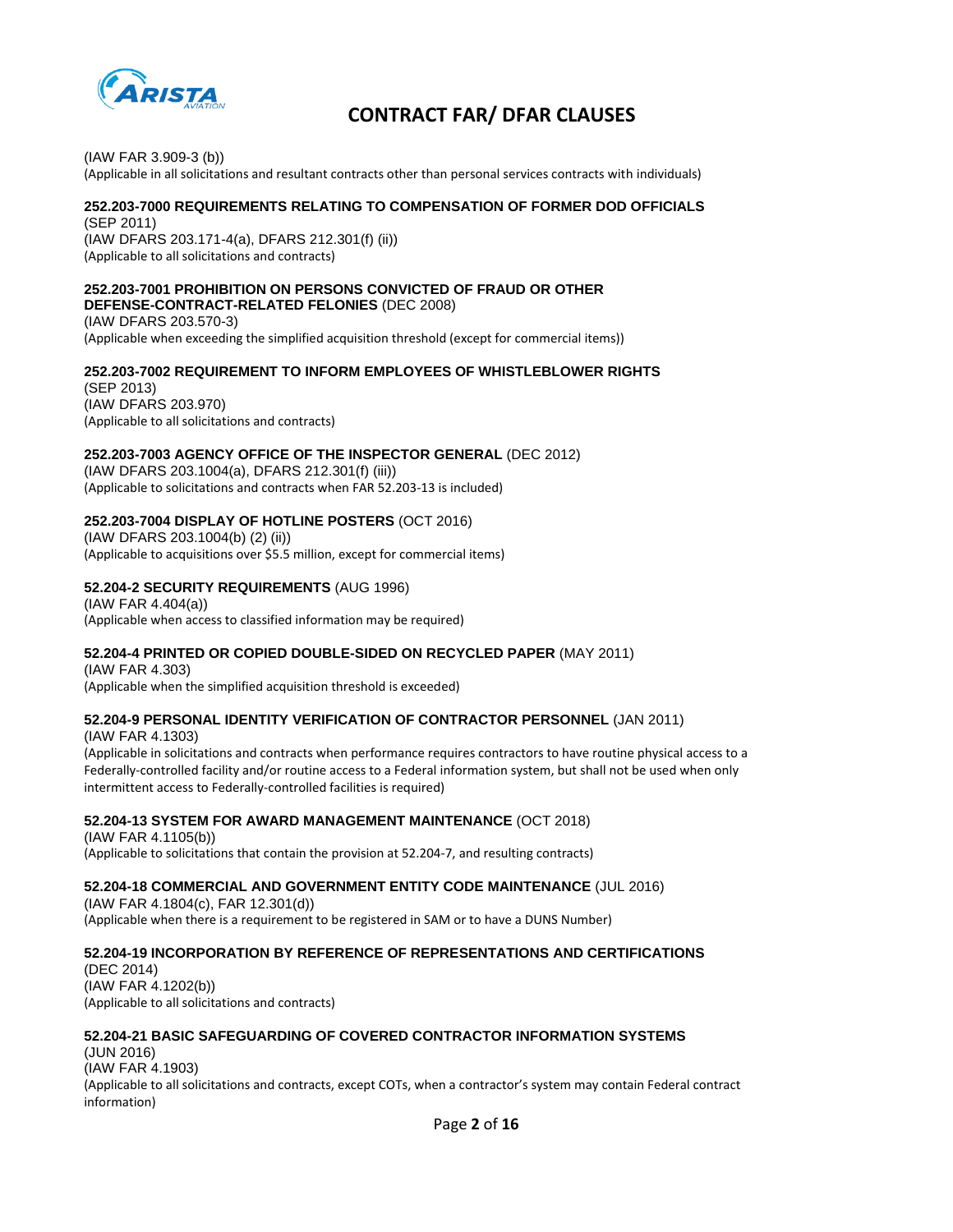

#### **52.204-23 PROHIBITION ON CONTRACTING FOR HARDWARE, SOFTWARE, AND SERVICES DEVELOPED OR PROVIDED BY KASPERSKY LAB AND OTHER COVERED ENTITIES** (JUL 2018)

(IAW FAR 4.2004)

#### **52.204-23 BASIC AGREEMENT APPLICABILITY** (JUL 2018)

# **252.204-7000 DISCLOSURE OF INFORMATION** (OCT 2016)

(IAW DFARS 204.404-70(a))

#### **252.204-7003 CONTROL OF GOVERNMENT PERSONNEL WORK PRODUCT** (APR 1992)

(IAW DFARS 204.404-70(b)) (Applicable to all orders issued hereunder)

#### **252.204-7006 BILLING INSTRUCTIONS** (OCT 2005)

(IAW DFARS 204.7109) (Applicable when any of the instructions at PGI 204.7108(d) (1) through (6) apply or other instructions that require contractor identification of the contract line item(s) on the payment request)

# **252.204-7009 LIMITATIONS ON THE USE OR DISCLOSURE OF THIRD-PARTY CONTRACTOR REPORTED CYBER INCIDENT INFORMATION** (OCT 2016)

(IAW DFARS 204.7304(b))

## **252.204-7012 SAFEGUARDING COVERED DEFENSE INFORMATION AND CYBER INCIDENT REPORTING** (OCT 2016) (IAW DFARS 204.7304(c))

(Applicable to all solicitations and contracts, including commercial except when solely for commercial‐off‐the‐shelf items)

### **252.204-7015 NOTICE OF AUTHORIZED DISCLOSURE OF INFORMATION FOR LITIGATION SUPPORT** (MAY 2016)

(IAW DFARS 204.7403(c), DFARS 212.301(f)(ix)) (Applicable to solicitations and contracts that involve litigation support services when 252.204‐7014 is not included)

# **252.205-7000 PROVISION OF INFORMATION TO COOPERATIVE AGREEMENT HOLDERS** (DEC 1991)

(IAW DFARS 205.470, DFARS 212.301(f) (x)) (Applicable over \$1,000,000)

**52.209-6 PROTECTING THE GOVERNMENT'S INTEREST WHEN SUBCONTRACTING WITH CONTRACTORS DEBARRED, SUSPENDED, OR PROPOSED FOR DEBARMENT** (OCT 2015) (IAW FAR 9.409) (Applicable when exceeding \$35,000)

#### **52.209-9 UPDATES OF PUBLICLY AVAILABLE INFORMATION REGARDING RESPONSIBILITY MATTERS** (OCT 2018) (IAW FAR 9.104-7(c))

(Applicable to solicitations and contracts over \$550,000 and contracts where the offeror has checked "has" in paragraph (b) clause 52.209‐7)

# **52.209-10 PROHIBITION ON CONTRACTING WITH INVERTED DOMESTIC CORPORATIONS**

(NOV 2015) (IAW FAR 9.108-5(b)) (Applicable to all solicitations and contracts for the acquisition of products and services (including construction) unless waived IAW FAR 9.108‐4)

## **252.209-7004 SUBCONTRACTING WITH FIRMS THAT ARE OWNED OR CONTROLLED BY THE GOVERNMENT OF A COUNTRY THAT IS A STATE SPONSOR OF TERRORISM**

Page **3** of **16**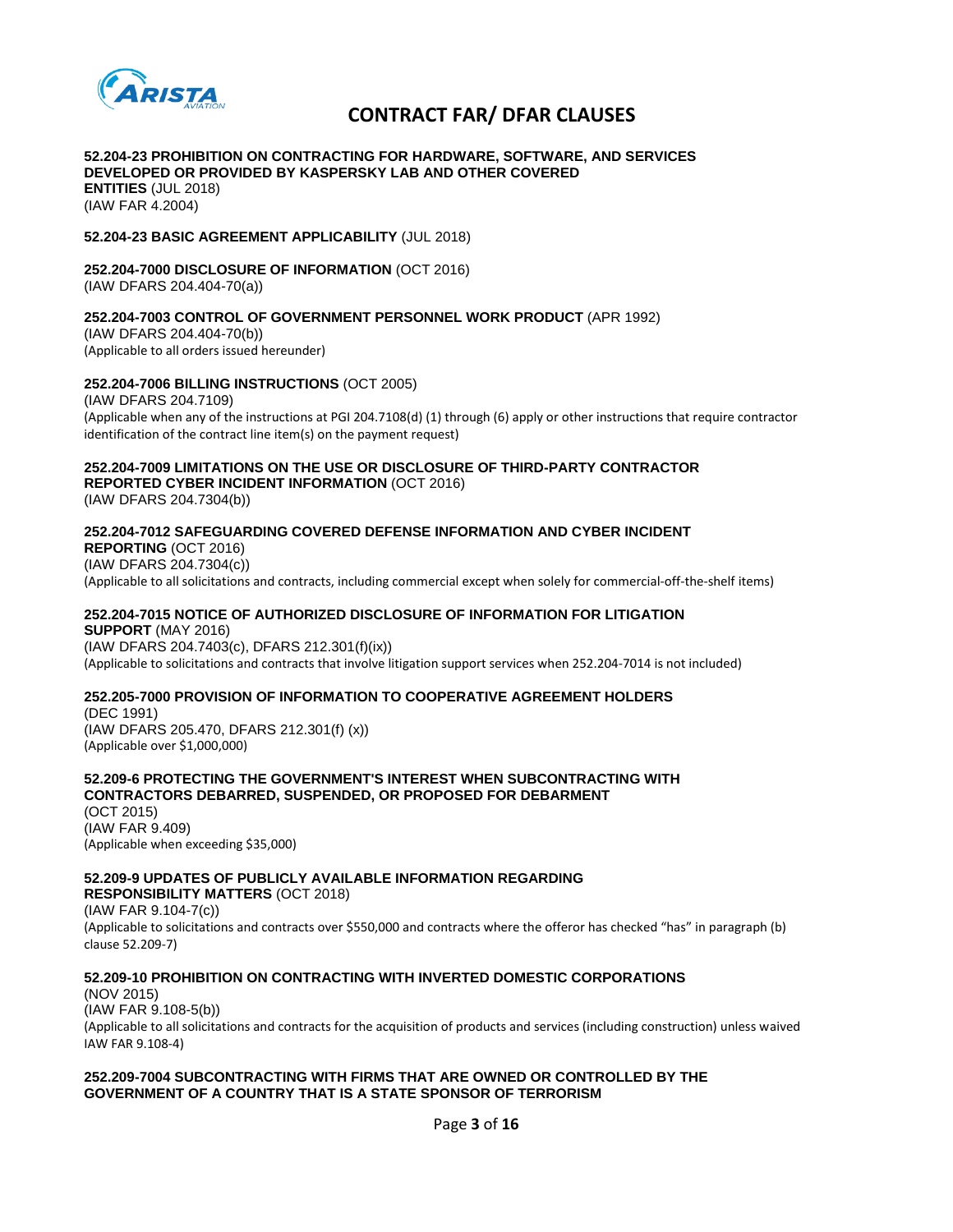

(OCT 2015) (IAW DFARS 209.409) (Applicable to solicitations and contracts with a value of \$150,000 or more)

# **52.211-15 DEFENSE PRIORITY AND ALLOCATION REQUIREMENTS** (APR 2008)

(IAW FAR 11.604(b)) This is a rated order certified for national defense, emergency preparedness, and energy program use, and the Contractor shall follow all the requirements of the Defense Priorities and Allocations System regulation (15 CFR 700).

(Applicable to all rated orders)

# **252.211-7007 REPORTING OF GOVERNMENT-FURNISHED PROPERTY** (AUG 2012)

(IAW DFARS 211.274-6(b), DFARS 212.301(f) (iv)) (Applicable when FAR 52.245‐1, Government Property, is used)

## **52.215-2 AUDIT AND RECORDS--NEGOTIATION** (OCT 2010)

(IAW FAR 15.209(b) (1)) (Applicable if negotiated and above the simplified acquisition threshold, except commercial items and utility services at public prices plus reasonable connection charge)

#### **52.215-8 ORDER OF PRECEDENCE--UNIFORM CONTRACT FORMAT** (OCT 1997)

(IAW FAR 15.209(h), AFFARS 53.15.209(h)) (Applicable when using uniform contract format that is not commercial or for construction)

## **52.216-7 ALLOWABLE COST AND PAYMENT** (AUG 2018)

(IAW FAR 16.307(a))

(a) *Invoicing.*

(3) The designated payment office will make interim payments for contract financing on the \_**30th** day (Applicable when specifying cost‐reimbursement pricing arrangement)

# **52.216-11 COST CONTRACT--NO FEE** (APR 1984)

(IAW FAR 16.307(e) (1)) (Applicable when specifying cost reimbursement providing no fee and not a cost‐sharing contract)

# **52.216-19 ORDER LIMITATIONS** (OCT 1995)

(IAW FAR 16.506(b))

(a) *Minimum order*. When the Government requires supplies or services covered by this contract in an amount of less than **no minimum** the Government is not obligated to purchase, nor is the Contractor obligated to furnish, those supplies or services under the contract.

(b) *Maximum order*. The Contractor is not obligated to honor‐‐

(1) Any order for a single item in excess of **\$39.5 Million**

(2) Any order for a combination of items in excess of **\$39.5 Million** or

(3) A series of orders from the same ordering office within **30** days that together call for quantities exceeding the limitation in subparagraph (b)(1) or (2) of this section.

(c) If this is a requirements contract (*i.e*., includes the Requirements clause at subsection 52.216‐21 of the Federal Acquisition Regulation (FAR)), the Government is not required to order a part of any one requirement from the Contractor if that requirement exceeds the maximum‐order limitations in paragraph (b) of this section.

(d) Notwithstanding paragraphs (b) and (c) of this section, the Contractor shall honor any order exceeding the maximum order limitations in paragraph (b), unless that order (or orders) is returned to the ordering office within **30** days after issuance, with written notice stating the Contractor's intent not to ship the item (or items) called for and the reasons. Upon receiving this notice, the Government may acquire the supplies or services from another source.

(The above Clause/Provision has been modified.)

(Applicable to all orders issued hereunder)

# **52.216-21 REQUIREMENTS** (OCT 1995)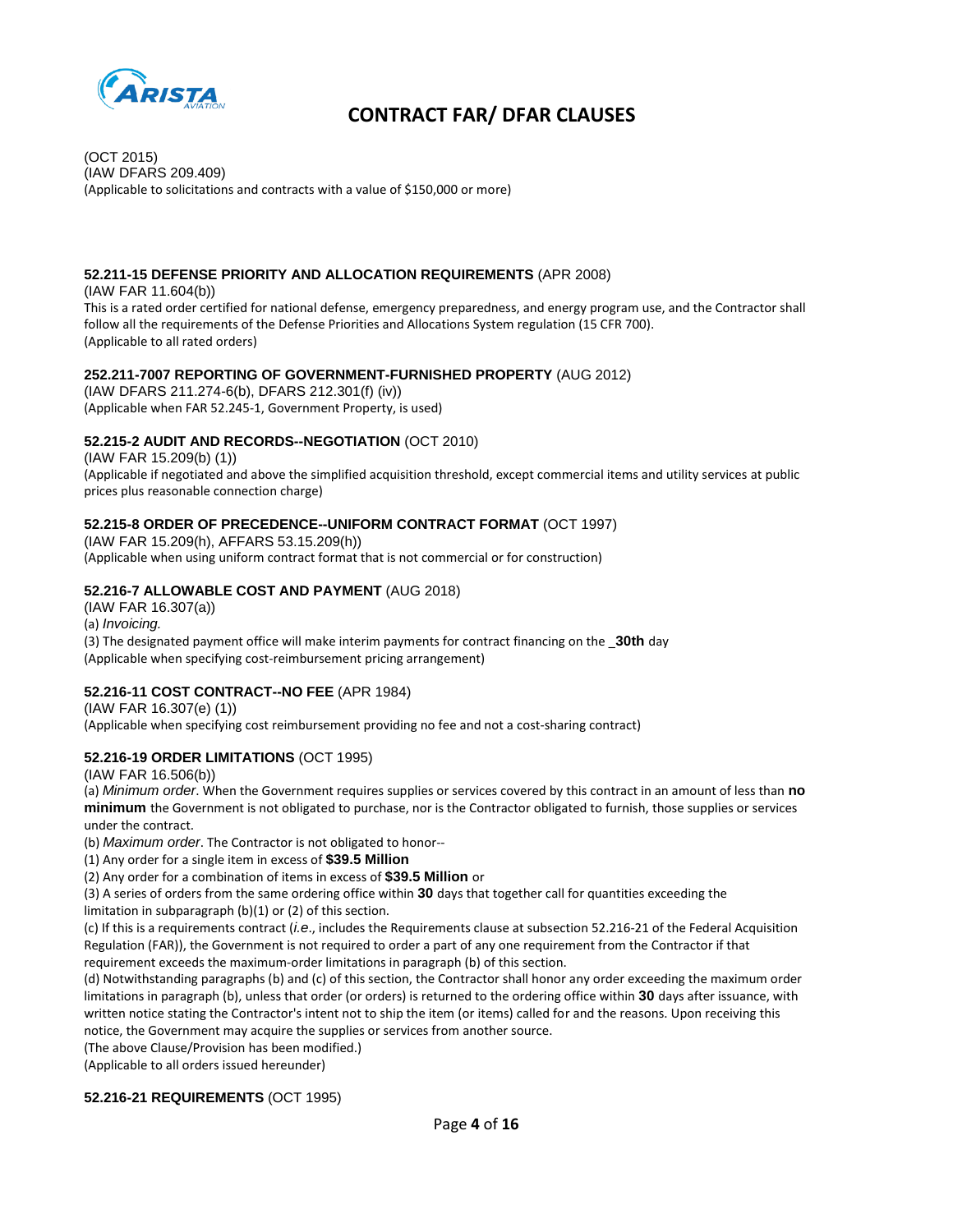

(IAW FAR 16.506(d) (1))

(f) The Contractor shall not be required to make any deliveries under this contract after **31**‐**MAY**‐**2023** (Applicable to all orders issued hereunder)

### **252.216-7006 ORDERING** (MAY 2011)

#### (IAW DFARS 216.506(a))

(a) Any supplies and services to be furnished under this contract shall be ordered by issuance of delivery orders or task orders by the individuals or activities designated in the contract schedule. Such orders may be issued from **31**‐**MAY**‐**2019 through 31**‐**MAY**‐ **2023**.

(Applicable to solicitations and contracts when a definite‐quantity contract, a requirements contract, or an indefinite‐quantity contract is contemplated)

## **52.217-9 OPTION TO EXTEND THE TERM OF THE CONTRACT** (MAR 2000)

### (IAW FAR 17.208(g))

(a) The Government may extend the term of this contract by written notice to the Contractor within **365 days** provided that the Government gives the Contractor a preliminary written notice of its intent to extend at least **30** days before the contract expires. The preliminary notice does not commit the Government to an extension.

(b) If the Government exercises this option, the extended contract shall be considered to include this option clause.

(c) The total duration of this contract, including the exercise of any options under this clause, shall not exceed **5 years.** (The above Clause/Provision has been modified.)

# **252.217-7028 OVER AND ABOVE WORK** (DEC 1991)

(IAW DFARS 217.7702)

(Applicable when containing requirements for over and above work, except as provided for in Subpart 217.71)

#### **52.219-4 NOTICE OF PRICE EVALUATION PREFERENCE FOR HUBZONE SMALL BUSINESS CONCERNS (DEVIATION 2019-O0003)** (DEC 2018)

(IAW Deviation 2019-O0003)

# **52.219-8 UTILIZATION OF SMALL BUSINESS CONCERNS** (OCT 2018)

(IAW FAR 19.708(a))

(Applicable when exceeding the simplified acquisition threshold, except for personal service contracts or when performance is entirely outside of the United States and its outlying areas)

# **52.219-9 SMALL BUSINESS SUBCONTRACTING PLAN (DEVIATION 2018-O0018)**

(AUG 2018) (IAW DARS TRCKING # 2018-O0018) (Applicable over \$700,000)

#### **52.219-16 LIQUIDATED DAMAGES--SUBCONTRACTING PLAN** (JAN 1999)

(IAW FAR 19.708(b) (2))

(Applicable when FAR 52.219‐9, Small Business Subcontracting Plan, or its Alternate I or Alternate II applies. IAW DFARS 219.708(b)(2), does not apply to DoD in contracts with contractors that have comprehensive subcontracting plans approved Under the test program described in DFARS 219.702)

#### **52.219-28 POST-AWARD SMALL BUSINESS PROGRAM REREPRESENTATION** (JUL 2013)

(IAW FAR 19.309(c))

(g) If the Contractor does not have representations and certifications in SAM, or does not have a representation in SAM for the NAICS code applicable to this contract, the Contractor is required to complete the following rerepresentation and submit it to the contracting office, along with the contract number and the date on which the rerepresentation was completed: The Contractor represents that it **[ ] is, [ ] is not** a small business concern under NAICS Code **\_\_\_\_\_\_\_\_\_\_\_\_\_** assigned to contract number **\_\_\_\_\_\_\_\_\_\_\_\_\_\_\_\_\_\_\_\_\_\_\_\_\_\_\_\_\_\_**.

[*Contractor to sign and date and insert authorized signer's name and title*].

(Applicable in solicitations and contracts exceeding the micro‐purchase threshold when the contract will be performed in the United States or its outlying areas)

# **252.219-7003 SMALL BUSINESS SUBCONTRACTING PLAN (DoD CONTRACTS)--BASIC**

Page **5** of **16**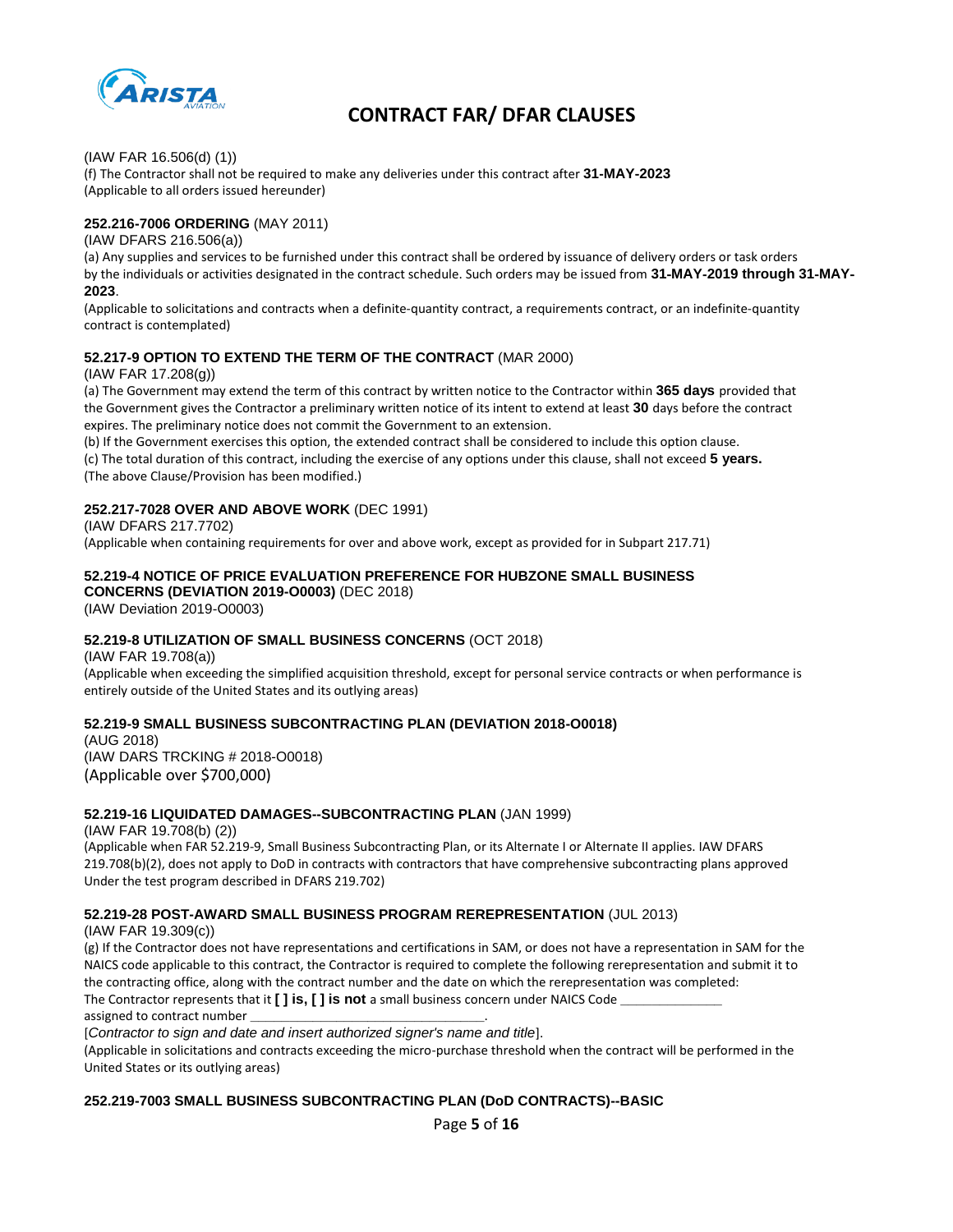

# **(DEVIATION 2018-O0007)** (DEC 2017)

(IAW DARS Tracking # 2018-O0007)

This clause supplements the Federal Acquisition Regulation 52.219‐9, Small Business Subcontracting Plan, clause of this contract.

(a) *Definitions.* "Summary Subcontract Report (SSR) Coordinator," as used in this clause, means the individual who is registered in the Electronic Subcontracting Reporting System (eSRS) at the Department of Defense (9700) and is responsible for acknowledging receipt or rejecting SSRs in eSRS for the Department of Defense.

(b) Subcontracts awarded to workshops approved by the Committee for Purchase from People Who are Blind or Severely Disabled (41 U.S.C. 8502‐8504), may be counted toward the Contractor's small business subcontracting goal.

(c) A mentor firm, under the Pilot Mentor‐Protégé Program established under section 831 of Public Law 101‐510, as amended, may count toward its small disadvantaged business goal, subcontracts awarded to—

(1) Protégé firms which are qualified organizations employing the severely disabled; and

(2) Former protégée firms that meet the criteria in section  $831(g)$  (4) of Public Law 101-510.

(d) The master plan is approved by the Contractor's cognizant contract administration activity.

(e) In those subcontracting plans which specifically identify small businesses, the Contractor shall notify the Administrative Contracting Officer of any substitutions of firms that are not small business firms, for the small business firms specifically identified in the subcontracting plan. Notifications shall be in writing and shall occur within a reasonable period of time after award of the subcontract. Contractor‐specified formats shall be acceptable.

(f) (1) For DoD, the Contractor shall submit reports in eSRS as follows:

i) The Individual Subcontract Report (ISR) shall be submitted to the contracting officer at the procuring contracting office, even when contract administration has been delegated to the Defense Contract Management Agency.

(ii) Submit the consolidated SSR for an individual subcontracting plan by selecting "Department of Defense (DOD)(9700) from the top of the second dropdown menu in the Government agency in Block 7 ("Agency to which the report is being submitted"). The contractor shall not select anything lower.

(2) For DoD, the authority to acknowledge receipt or reject reports in eSRS is as follows:

(i) The authority to acknowledge receipt or reject the ISR resides with the contracting officer who receives it, as described in paragraph  $(f)(1)(i)$  of this clause.

(ii) The authority to acknowledge receipt of or reject SSRs resides with the SSR Coordinator.

# **252.219-7003 SMALL BUSINESS SUBCONTRACTING PLAN (DoD CONTRACTS--ALTERNATE I**

**(DEVIATION 2018-O0007)** (DEC 2017)

(IAW DARS Tracking # 2018-O0007)

This clause supplements the Federal Acquisition Regulation 52.219‐9, Small Business Subcontracting Plan, clause of this contract.

(a) *Definitions.* "Summary Subcontract Report (SSR) Coordinator," as used in this clause, means the individual who is registered in the Electronic Subcontracting Reporting System (eSRS) at the Department of Defense (9700) and is responsible for acknowledging receipt or rejecting SSRs in eSRS for the Department of Defense.

(b) Subcontracts awarded to workshops approved by the Committee for Purchase from People Who are Blind or Severely Disabled (41 U.S.C. 8502‐8504), may be counted toward the Contractor's small business subcontracting goal.

(c) A mentor firm, under the Pilot Mentor‐protégé Program established under section 831 of Public Law 101‐510, as amended, may count toward its small disadvantaged business goal, subcontracts awarded to—

(1) Protégé firms which are qualified organizations employing the severely disabled; and

(2) Former protégé firms that meet the criteria in section  $831(g)(4)$  of Public Law 101-510.

(d) The master plan is approved by the Contractor's cognizant contract administration activity.

(e) In those subcontracting plans which specifically identify small businesses, the Contractor shall notify the Administrative Contracting Officer of any substitutions of firms that are not small business firms, for the small business firms specifically identified in the subcontracting plan. Notifications shall be in writing and shall occur within a reasonable period of time after award of the subcontract. Contractor‐specified formats shall be acceptable.

(f) (1) For DoD, the Contractor shall submit reports in eSRS as follows:

(i) The Standard Form 294, Subcontracting Report for Individual Contracts, shall be submitted in accordance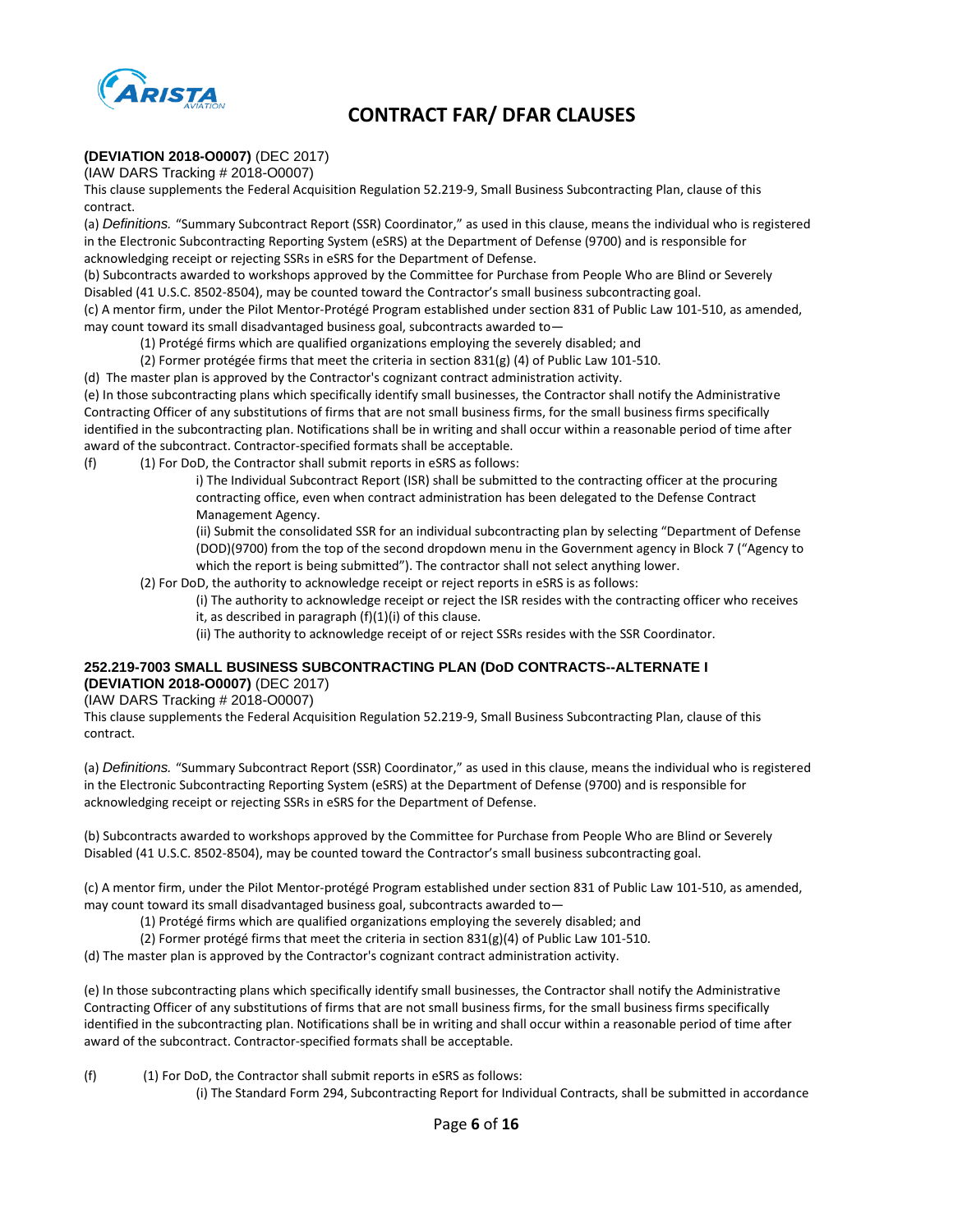

with the instructions on that form.

(ii) Submit the consolidated SSR for an individual subcontracting plan in eSRS by selecting "Department of Defense (DoD) (9700)" from the top of the second dropdown menu in the Government agency in Block 7 ("Agency to which the report is being submitted"). The Contractor shall not select anything lower.

(2) For DoD, the authority to acknowledge receipt of or reject SSRs in eSRS resides with the SSR Coordinator.

(Applicable to classified or sensitive solicitations and contracts over \$700,000)

## **252.219-7004 SMALL BUSINESS SUBCONTRACTING PLAN (TEST PROGRAM)** (APR 2018)

(IAW DFARS 219.708(b)(1)(B))

(Applicable when the contract includes a Comprehensive Subcontracting Plan)

## **52.222-2 PAYMENT FOR OVERTIME PREMIUMS** (JUL 1990)

(IAW FAR 22.103-5(b))

(a) overtime premium does not exceed \_\_\_\*\_\_\_

**\*Overtime Premium \$**

(Applicable to orders over \$150,000 unless for operation of vessels ‐ Blank shall be completed on the individual order)

#### **52.222-20 CONTRACTS FOR MATERIALS, ARTICLES, AND EQUIPMENT EXCEEDING \$15,000**

(MAY 2014) (IAW FAR 22.610) (Applicable to all orders issued hereunder)

#### **52.222-21 PROHIBITION OF SEGREGATED FACILITIES** (APR 2015)

(IAW FAR 22.810(a) (1)) (Applicable when exceeding \$10,000, except those exempted by FAR 22.807 (b) which includes those for work to be performed outside the U.S. by employees who were not recruited within the U.S.)

# **52.222-26 EQUAL OPPORTUNITY** (SEP 2016)

(IAW FAR 22.810(e)) (Applicable to all orders issued hereunder)

#### **52.222-29 NOTIFICATION OF VISA DENIAL** (APR 2015)

(IAW FAR 22.810(g)) (Applicable when contractor is required to perform in or on behalf of a foreign country)

#### **52.222-35 EQUAL OPPORTUNITY FOR VETERANS** (OCT 2015)

(IAW FAR 22.1310(a)(1), DFARS 222.1310(a)(1))

(Applicable when the expected value is \$150,000 or more except when work is performed outside the United States by Employees recruited outside the United States or the Director, Office of Federal Contract Compliance Programs, has waived, in accordance with 22.1305(b), all of the terms of the clause)

#### **52.222-36 EQUAL OPPORTUNITY FOR WORKERS WITH DISABILITIES** (JUL 2014)

(IAW FAR 22.1408(a))

(Applicable over \$15,000 except when performance of work and recruitment of workers will occur outside the United States, Puerto Rico, the Northern Mariana Islands, American Samoa, Guam, the U.S. Virgin Islands, and Wake Island, or the agency head has waived, in accordance with 22.1403(a) or 22.1403(b) all the terms of the clause)

# **52.222-37 EMPLOYMENT REPORTS ON VETERANS** (FEB 2016)

(IAW FAR 22.1310(b))

(Applicable when the expected value is \$150,000 or more and workers were recruited within the United States)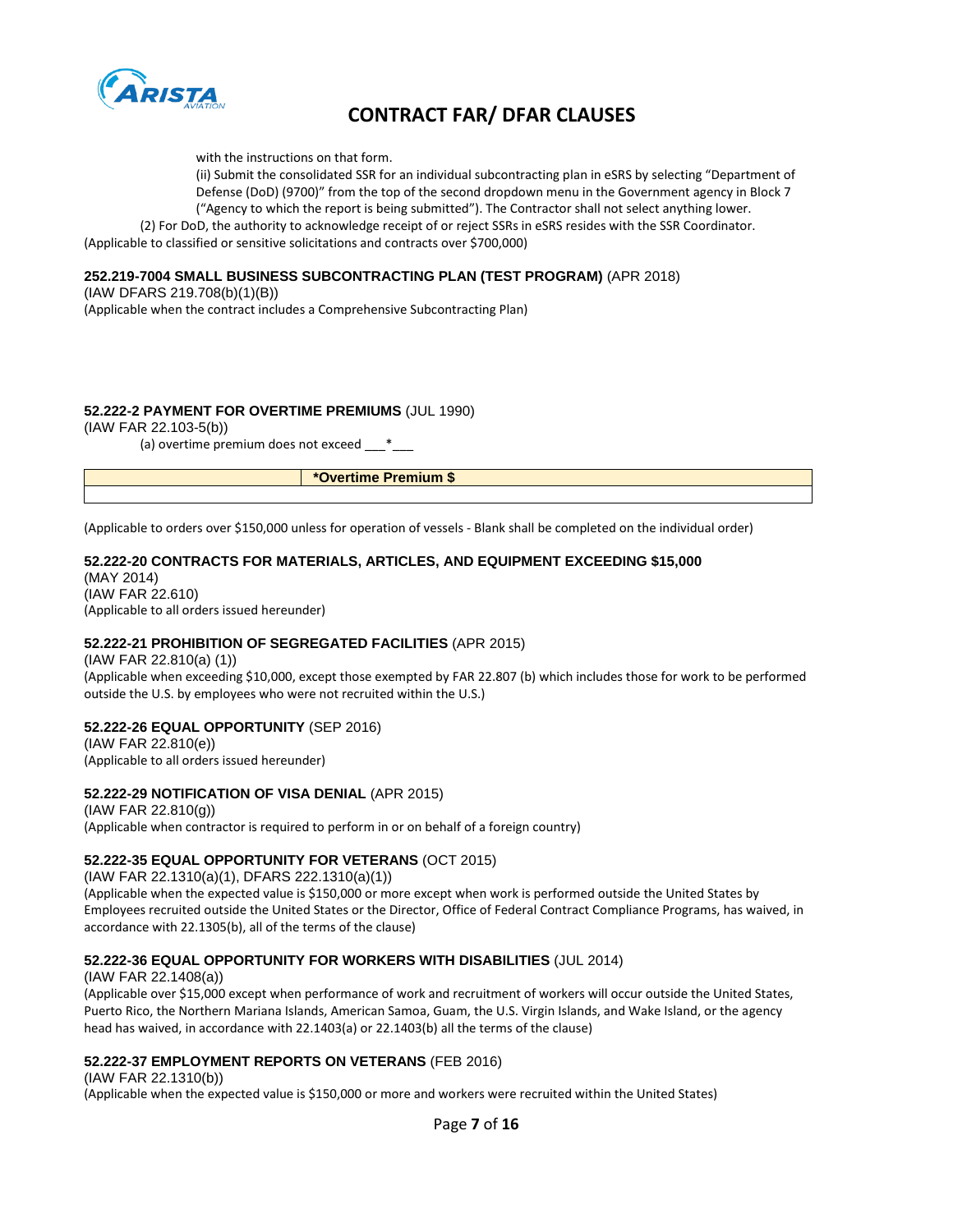

## **52.222-40 NOTIFICATION OF EMPLOYEE RIGHTS UNDER THE NATIONAL LABOR**

**RELATIONS ACT** (DEC 2010)

(IAW FAR 22.1605)

(Applicable to all solicitations and contracts except under the simplified acquisition threshold, for work performed exclusively outside the U.S., or covered in their entirety by an exemption granted by the Secretary)

## **52.222-50 COMBATING TRAFFICKING IN PERSONS** (JAN 2019)

(IAW FAR 22.1705(a)(1))

(Applicable to all orders issued hereunder)

#### **52.222-50 COMBATING TRAFFICKING IN PERSONS -- ALTERNATE I** (MAR 2015)

(IAW FAR 22.1705(a) (2))

As prescribed in 22.1705(a) (2), substitute the following paragraph in place of paragraph (c)(1)(i) of the basic clause: (i)(A) The United States Government's policy prohibiting trafficking in persons described in paragraph (b) of this clause; and

(B) The following directive(s) or notice(s) applicable to employees performing work at the contract place(s) of performance as indicated below:

| or performance as indicated below. |       |          |
|------------------------------------|-------|----------|
| Document Title                     | ource | <br>nnii |
|                                    |       |          |

(Applicable when the contract will be performed outside the United States (as defined at 25.1702) and the contracting officer has been notified of specific U.S. directives or notices regarding combating trafficking in persons (such as general orders or military listings of "off‐limits" local establishments) that apply to contractor employees at the contract place of performance)

## **52.222-54 EMPLOYMENT ELIGIBILITY VERIFICATION** (OCT 2015)

(IAW FAR 22.1803)

(c) *Web site*. Information on registration for and use of the E‐Verify program can be obtained via the Internet at the Department of Homeland Security Web site: http://www.dhs.gov/E‐Verify.

(Applicable to solicitations and contracts exceeding the Simplified Acquisition Threshold, performed in the U.S., and the period of performance is longer than 120 days)

# **252.222-7006 RESTRICTIONS ON THE USE OF MANDATORY ARBITRATION AGREEMENTS**

(DEC 2010)

(IAW DFARS 222.7405)

(Applicable to contracts in excess of \$1 million utilizing funds appropriated by the FY10 or subsequent DoD appropriations acts, except in contracts for the acquisition of commercial items and commercially available off-the-shelf items)

#### **52.223-6 DRUG-FREE WORKPLACE** (MAY 2001)

(IAW FAR 23.505)

(Applicable when the simplified acquisition threshold is exceeded except if performance is entirely outside the U.S. and its outlying areas)

# **52.223-11 OZONE-DEPLETING SUBSTANCES AND HIGH GLOBAL WARMING POTENTIAL**

# **HYDROFLUOROCARBONS** (JUN 2016)

(IAW FAR 23.804(a) (1))

(b) The Contractor shall label products which contain or are manufactured with ozone‐depleting substances in the manner and to the extent required by 42 U.S.C. 7671j (b), (c), (d), and (e) and 40 CFR Part 82, Subpart E, as follows:

### **WARNING**

Contains (or manufactured with, if applicable) example and the substance of the substance (s) which harm(s) public

health and environment by destroying ozone in the upper atmosphere.

\* The Contractor shall insert the name of the substance(s).

(Applicable to all orders issued hereunder)

# **52.223-12 MAINTENANCE, SERVICE, REPAIR, OR DISPOSAL OF REFRIGERATION**

Page **8** of **16**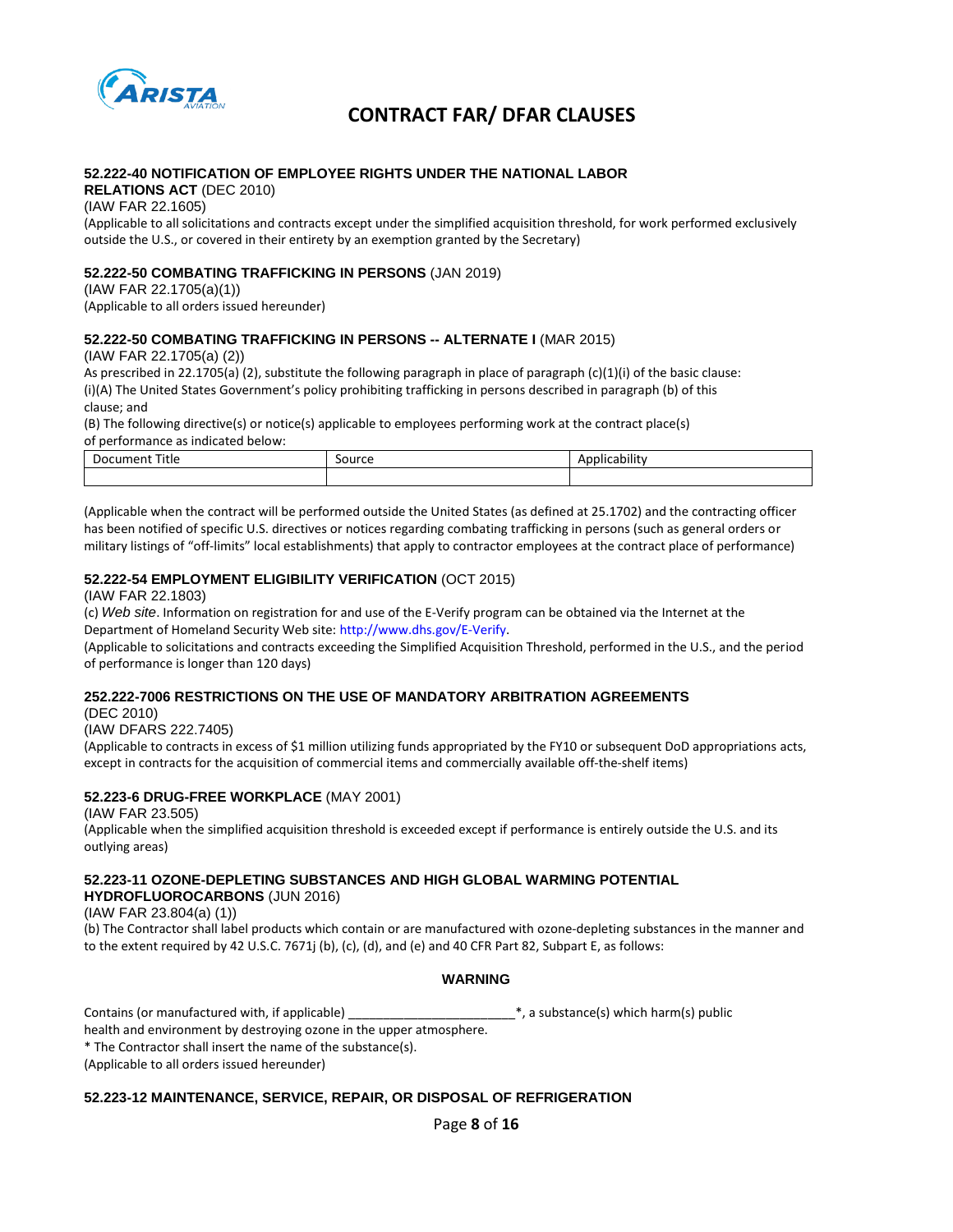

### **EQUIPMENT AND AIR CONDITIONERS** (DEC 2016)

(IAW FAR 23.804(a) (2)) (Applicable to all orders issued hereunder except for contracts to be performed outside the United States and its outlying areas)

#### **52.223-18 ENCOURAGING CONTRACTOR POLICIES TO BAN TEXT MESSAGING WHILE**

**DRIVING** (AUG 2011) (IAW FAR 23.1105) (Applicable to all solicitations and contracts)

#### **52.223-20 AEROSOLS** (JUN 2016)

(IAW FAR 23.804(a) (3))

(Applicable to solicitations and contracts not delivered or performed outside the U.S. or its outlying areas, for products that may contain high global warming potential hydrofluorocarbons or involve maintenance or repair of electronic or mechanical devices)

## **52.223-21 FOAMS** (JUN 2016)

(IAW FAR 23.804(a) (4))

(Applicable to solicitations and contracts not outside the U.S. or its outlying areas, for hydrofluorocarbon containing foam or construction)

## **252.223-7004 DRUG-FREE WORK FORCE** (SEP 1988)

#### (IAW DFARS 223.570-2)

(Applicable only when exceeding the simplified acquisition threshold and involving access to classified information; or when the Contracting Officer determines the clause is necessary for reasons of national security or for the purpose of protecting the health or safety of those using or affected by the product of, or performance of, the order; and is not applicable when the order is for commercial or commercial-type products (see FAR 12); or performance or partial performance outside the U.S., its territories, and possessions, unless Contracting Officer determines it to be in the best interest of the Government)

#### **5352.223-9000 ELIMINATION OF USE OF CLASS I OZONE DEPLETING SUBSTANCES (ODSs)**

(NOV 2012)

(IAW AFFARS 5323.804-90) (Applicable to all orders issued hereunder)

# **52.224-3 PRIVACY TRAINING** (JAN 2017)

(IAW FAR 24.302(a)) (Applicable to all solicitations and contracts where contractor employees will have access to a system of records or personally identifiable information)

#### **52.225-13 RESTRICTIONS ON CERTAIN FOREIGN PURCHASES** (JUN 2008)

(IAW FAR 25.1103(a)) (Applicable to supplies or services involving the furnishing of supplies unless an exception applies)

# **252.225-7001 BUY AMERICAN AND BALANCE OF PAYMENTS PROGRAM--BASIC** (DEC 2017)

(IAW DFARS 225.1101(2) (i) and (2) (ii))

(Applicable except when an exception to the Buy American statute or Balance of Payments Program is known to apply, or if using the clause at 252.225‐7021, Trade Agreements; or 252.225‐7036, Buy American —Free Trade Agreements—Balance of Payments Program)

#### **252.225-7002 QUALIFYING COUNTRY SOURCES AS SUBCONTRACTORS** (DEC 2017)

(IAW DFARS 225.1101(3)) (Applicable if one of the following clauses are included: DFARS 252.225‐7001, 252.225‐7021 or 252.225‐7036)

# **252.225-7004 REPORT OF INTENDED PERFORMANCE OUTSIDE THE UNITED STATES AND CANADA -- SUBMISSION AFTER AWARD** (OCT 2015)

(IAW DFARS 225.7204(b))

(Applicable to solicitations and contracts for performance outside the United States and Canada over \$13.5 million)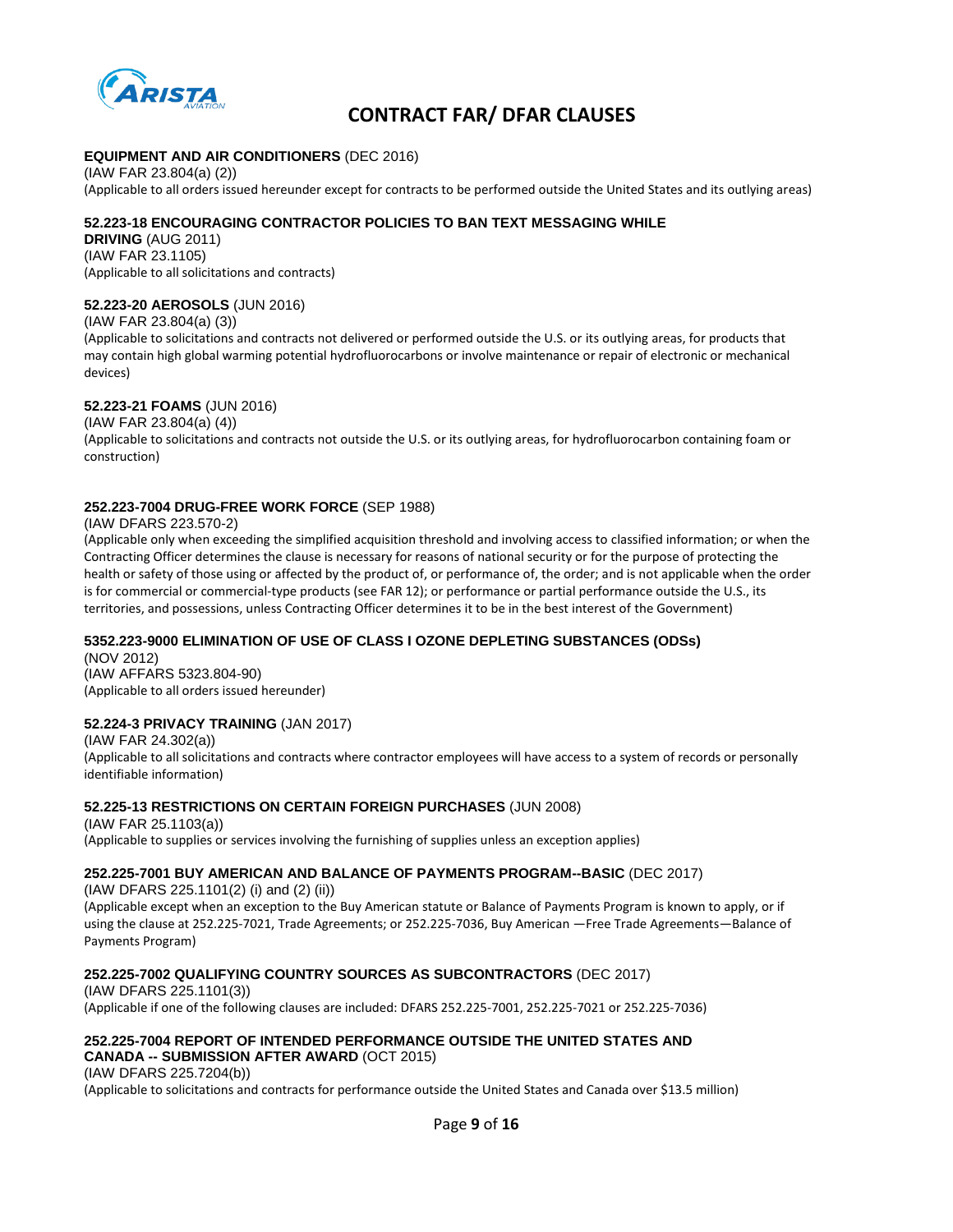

#### **252.225-7012 PREFERENCE FOR CERTAIN DOMESTIC COMMODITIES** (DEC 2017)

(IAW DFARS 225.7002-3(a))

(Applicable when exceeding the simplified acquisition threshold for food; clothing; tents, tarpaulins or covers; cotton and other natural fiber products; woven silk or woven silk blends; spun silk yarn for cartridge cloth; synthetic fabric, coated synthetic fabric; canvas products; wool; or any item of individual equipment (FSC 8465) manufactured from or containing such fibers, yarns, fabrics, or materials; to waste and byproducts of cotton or wool used in the production of propellants and explosives)

## **252.225-7048 EXPORT-CONTROLLED ITEMS** (JUN 2013)

(IAW DFARS 225.7901-4) (Applicable to all solicitations and contracts)

# **252.225-7978 RESTRICTION ON ACQUISITION OF CERTAIN MAGNETS AND TUNGSTEN**

**(DEVIATION 2019-O0006)** (JAN 2019) (IAW Deviation 2019-O0006) Unless acquiring items outside the United States for use outside the United States or a nonavailability determination has been made in accordance with 225.7018, use the following clause in solicitations and contracts, including solicitations and contracts using FAR part 12 procedures for the acquisition of commercial items, that exceed the simplified acquisition threshold.

#### **252.226-7001 UTILIZATION OF INDIAN ORGANIZATIONS, INDIAN-OWNED ECONOMIC ENTERPRISES, AND NATIVE HAWAIIAN SMALL BUSINESS CONCERNS**

(APR 2019) (IAW DFARS 226.104) (Applicable to supplies or services exceeding \$500,000)

## **52.227-1 AUTHORIZATION AND CONSENT** (DEC 2007)

(IAW FAR 27.201-2(a) (1)) (Applicable except when both complete performance and delivery are outside the United States)

# **52.227-2 NOTICE AND ASSISTANCE REGARDING PATENT AND COPYRIGHT**

**INFRINGEMENT** ((DEC 2007) (IAW FAR 27.201-2(b)) (Applicable when the simplified acquisition threshold is exceeded except when both complete performance and delivery are outside the United States unless supplies are ultimately to be shipped into one of those areas)

# **52.228-7 INSURANCE--LIABILITY TO THIRD PERSONS** (MAR 1996)

(IAW FAR 28.311-1) (Applicable to cost‐reimbursement line items)

**252.228-7001 GROUND AND FLIGHT RISK** (JUN 2010) (IAW DFARS 228.370(b))

# **52.229-3 FEDERAL, STATE, AND LOCAL TAXES** (FEB 2013)

(IAW FAR 29.401-3(a)) (Applicable to fixed‐price competitive contracts exceeding the simplified acquisition threshold, and performed wholly or partly in the United States or its outlying areas, unless the clause at 52.229-4, Federal, State, and Local Taxes (State and Local Adjustments), is included)

#### **52.232-1 PAYMENTS** (APR 1984)

(IAW FAR 32.111(a) (1)) (Applicable to fixed‐price supply or services and non‐regulated communication services).

# **52.232-7 PAYMENTS UNDER TIME-AND-MATERIALS AND LABOR-HOUR CONTRACTS**

(AUG 2012) (IAW FAR 32.111(a) (7)) (h) *Interim payments.*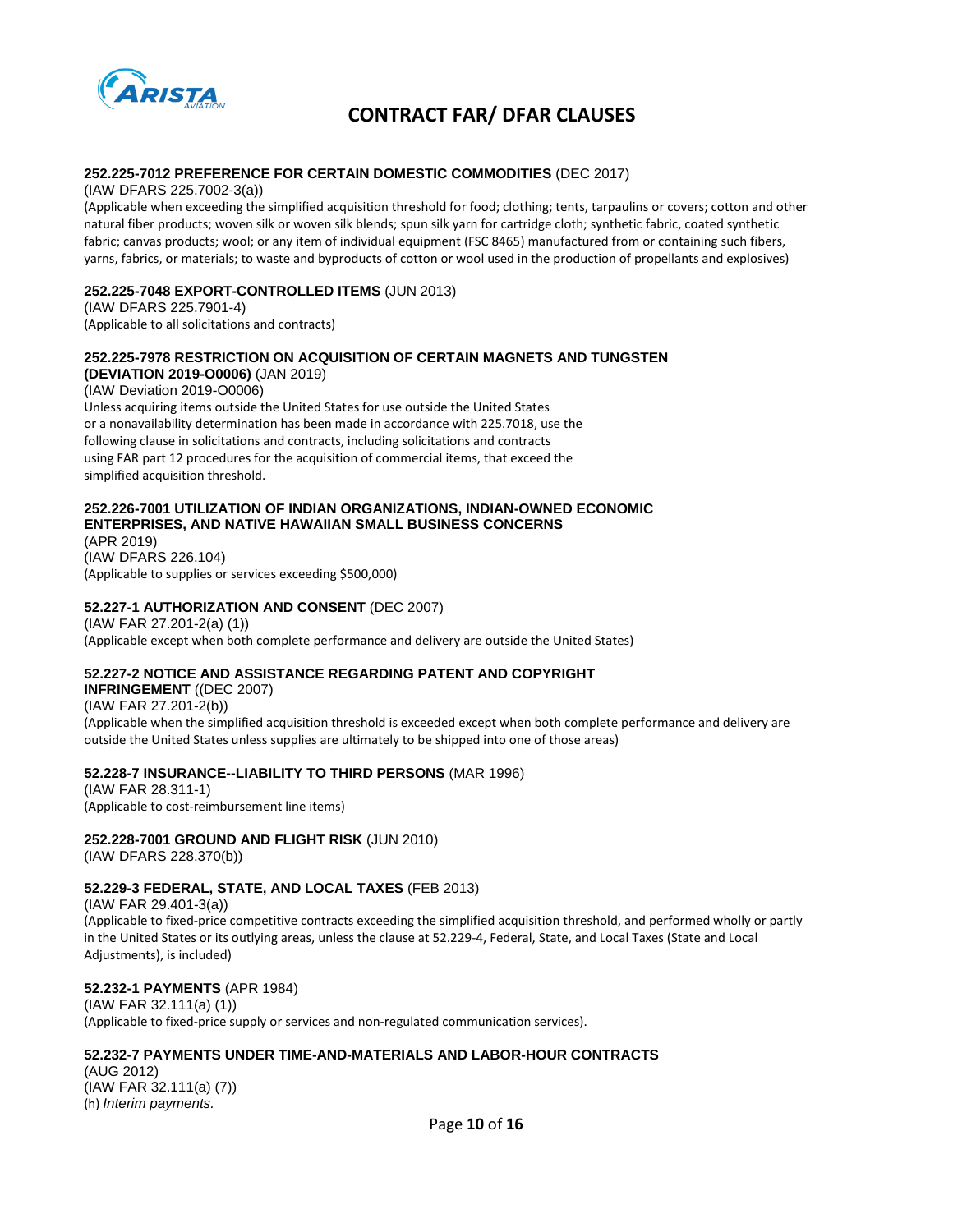

(2) The designated payment office will make interim payments for contract financing on the **30th** day after the designated billing office receives a proper payment request. In the event that the Government requires an audit or other review of a specific payment request to ensure compliance with the terms and conditions of the contract, the designated payment office is not compelled to make payment by the specified due date. (Applicable to time‐and‐materials or labor‐hour)

**52.232-8 DISCOUNTS FOR PROMPT PAYMENT** (FEB 2002)

(IAW FAR 32.111(b) (1)) (Applicable to fixed‐price supply or fixed‐price service)

#### **52.232-11 EXTRAS** (APR 1984)

(IAW FAR 32.111(c) (2)) (Applicable to fixed‐price supply, fixed‐price service, or transportation)

#### **52.232-17 INTEREST** (MAY 2014)

(IAW FAR 32.611(a), FAR 32.611(b)) (Applicable when exceeding the simplified acquisition threshold)

**52.232-18 AVAILABILITY OF FUNDS** (APR 1984)

(IAW FAR 32.706-1(a))

#### **52.232-19 AVAILABILITY OF FUNDS FOR THE NEXT FISCAL YEAR** (APR 1984)

(IAW FAR 32.706-1(b))

Funds are not presently available for performance under this contract beyond **00** ‐**05** ‐**0000** . No legal liability on the part of the Government for any payment may arise for performance under this contract beyond **00** ‐**05** ‐**0000** , until funds are made available to the Contracting Officer for performance and until the Contractor receives notice of availability, to be confirmed in writing by the Contracting Officer.

#### **52.232-20 LIMITATION OF COST** (APR 1984)

(IAW FAR 32.706-2(a)) (Applicable when fully funded and cost‐reimbursement)

# **52.232-23 ASSIGNMENT OF CLAIMS** (MAY 2014)

(IAW FAR 32.806(a) (1)) (Applicable when the micro‐purchase threshold is exceeded, unless the contract will prohibit the assignment of claims (see 32.803(b))

#### **52.232-25 PROMPT PAYMENT** (JAN 2017)

(IAW FAR 32.908(c))

(a) *Invoice payments—*

(5) *Computing penalty amount.* The Government will compute the interest penalty in accordance with the Office of Management and Budget prompt payment regulations at 5 CFR part 1315.

(i) For the sole purpose of computing an interest penalty that might be due the Contractor, Government acceptance is deemed to occur constructively on the **7th** day (unless otherwise specified in this contract) after the Contractor delivers the supplies or performs the services in accordance with the terms and conditions of the contract, unless there is a disagreement over quantity, quality, or Contractor compliance with a contract provision. If actual acceptance occurs within the constructive acceptance period, the Government will base the determination of an interest penalty on the actual date of acceptance. The constructive acceptance requirement does not, however, compel Government officials to accept supplies or services, perform contract administration functions, or make payment prior to fulfilling their responsibilities.

(Applicable except when the clause at 52.212‐4, Contract Terms and Conditions‐‐Commercial Items is included)

## **52.232-33 PAYMENT BY ELECTRONIC FUNDS TRANSFER--SYSTEM FOR AWARD MANAGEMENT** (OCT 2018)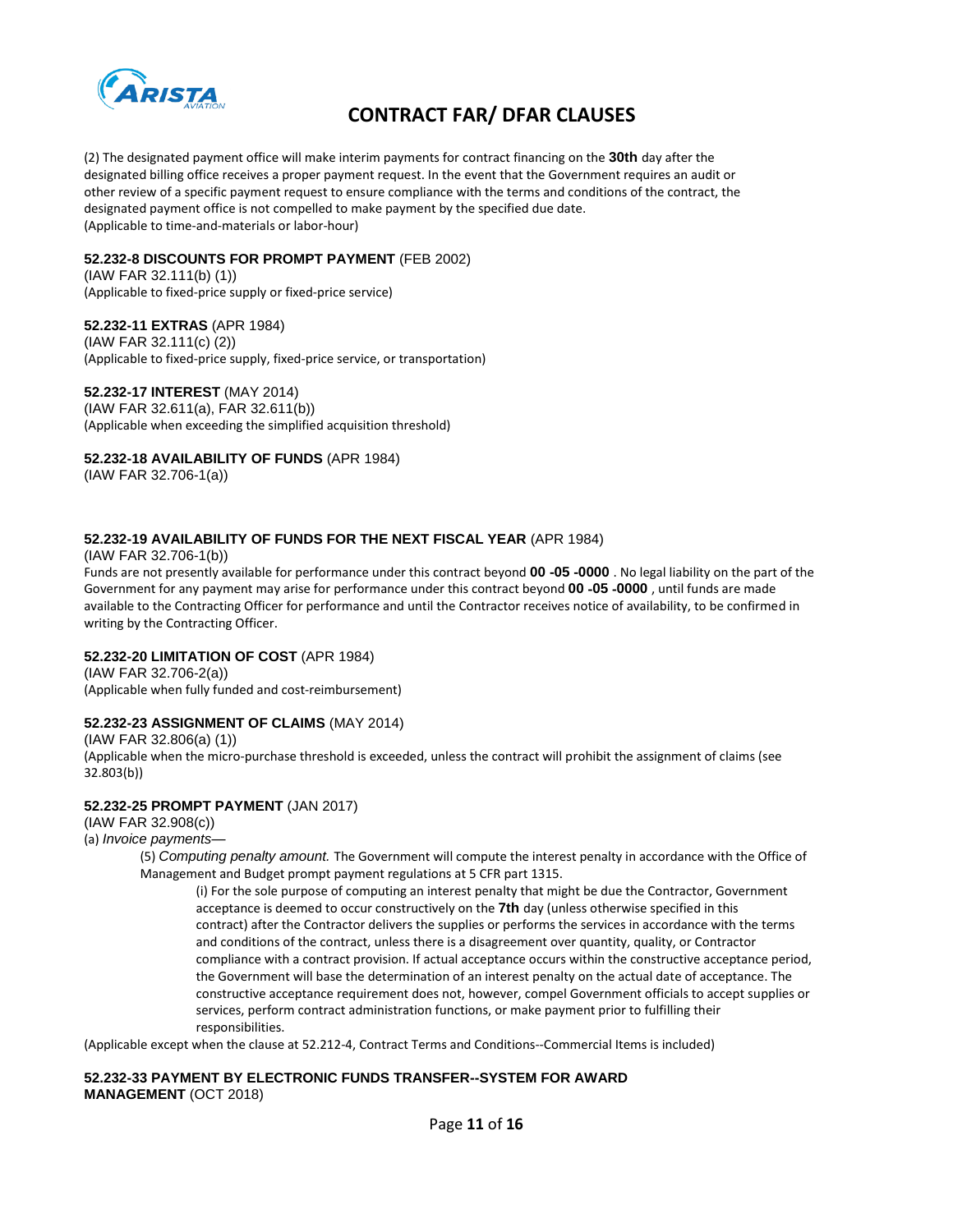

(IAW FAR 32.1110(a) (1))

(Applicable for solicitations and contracts that include the provision at 52.204‐7 or an agency clause that requires a contractor to be registered in the SAM database and maintain registration until final payment, unless (i) Payment will be made through a third party arrangement; or (ii) An exception listed in 32.1103(a) through (i) applies.)

#### **52.232-39 UNENFORCEABILITY OF UNAUTHORIZED OBLIGATIONS** (JUN 2013)

(IAW FAR 32.706-3) (Applicable to all solicitations and contracts)

#### **52.232-40 PROVIDING ACCELERATED PAYMENTS TO SMALL BUSINESS**

**SUBCONTRACTORS** (DEC 2013) (IAW FAR 32.009-2) (Applicable to all solicitations and contracts)

## **252.232- 7003 ELECTRONIC SUBMISSION OF PAYMENT REQUESTS AND RECEIVING REPORTS**

(DEC 2018)

(IAW DFARS 232.7004(a)) (a) *Definitions*. As used in this clause—

> (1) "Contract financing payment" and "invoice payment" have the meanings given in section 32.001 of the Federal Acquisition Regulation.

(2) "Electronic form" means any automated system that transmits information electronically from the initiating system to all affected systems. Facsimile, e-mail, and scanned documents are not acceptable electronic forms for submission of payment requests. However, scanned documents are acceptable when they are part of a submission of a payment request made using Wide Area WorkFlow (WAWF) or another electronic form authorized by the Contracting Officer.

(3) "Payment request" means any request for contract financing payment or invoice payment submitted by the Contractor under this contract.

(b) Except as provided in paragraph (c) of this clause, the Contractor shall submit payment requests and receiving reports using WAWF, in one of the following electronic formats that WAWF accepts: Electronic Data Interchange, Secure File Transfer Protocol, or World Wide Web input. Information regarding WAWF is available on the Internet at https://wawf.eb.mil/.

(c) The Contractor may submit a payment request and receiving report using other than WAWF only when—

(1) The Contracting Officer authorizes use of another electronic form. With such an authorization, the Contractor and the Contracting Officer shall agree to a plan, which shall include a timeline, specifying when the Contractor will transfer to WAWF;

(2) DoD is unable to receive a payment request or provide acceptance in electronic form;

(3) The Contracting Officer administering the contract for payment has determined, in writing, that electronic submission would be unduly burdensome to the Contractor. In such cases, the Contractor shall include a copy of the Contracting Officer's determination with each request for payment; or

(4) DoD makes a payment for commercial transportation services provided under a Government rate tender or a contract for transportation services using a DoD‐approved electronic third party payment system or other exempted vendor payment/invoicing system (*e.g.*, PowerTrack, Transportation Financial Management System, and Cargo and Billing System).

- (d) The Contractor shall submit any non‐electronic payment requests using the method or methods specified in Section G of the contract.
- (e) In addition to the requirements of this clause, the Contractor shall meet the requirements of the appropriate payment clauses in this contract when submitting payment requests.

(Applicable to all orders issued hereunder)

#### **252.232- 7009 MANDATORY PAYMENT BY GOVERNMENTWIDE COMMERCIAL PURCHASE CARD** (MAY 2018)

(IAW DFARS 232.1110)

(Applicable at or below the micro‐purchase threshold and Government wide commercial purchase card is required)

#### **252.232-7010 LEVIES ON CONTRACT PAYMENTS** (DEC 2006)

(IAW DFARS 232.7102)

(Applicable to all solicitations and contracts over the micro‐purchase threshold issued hereunder)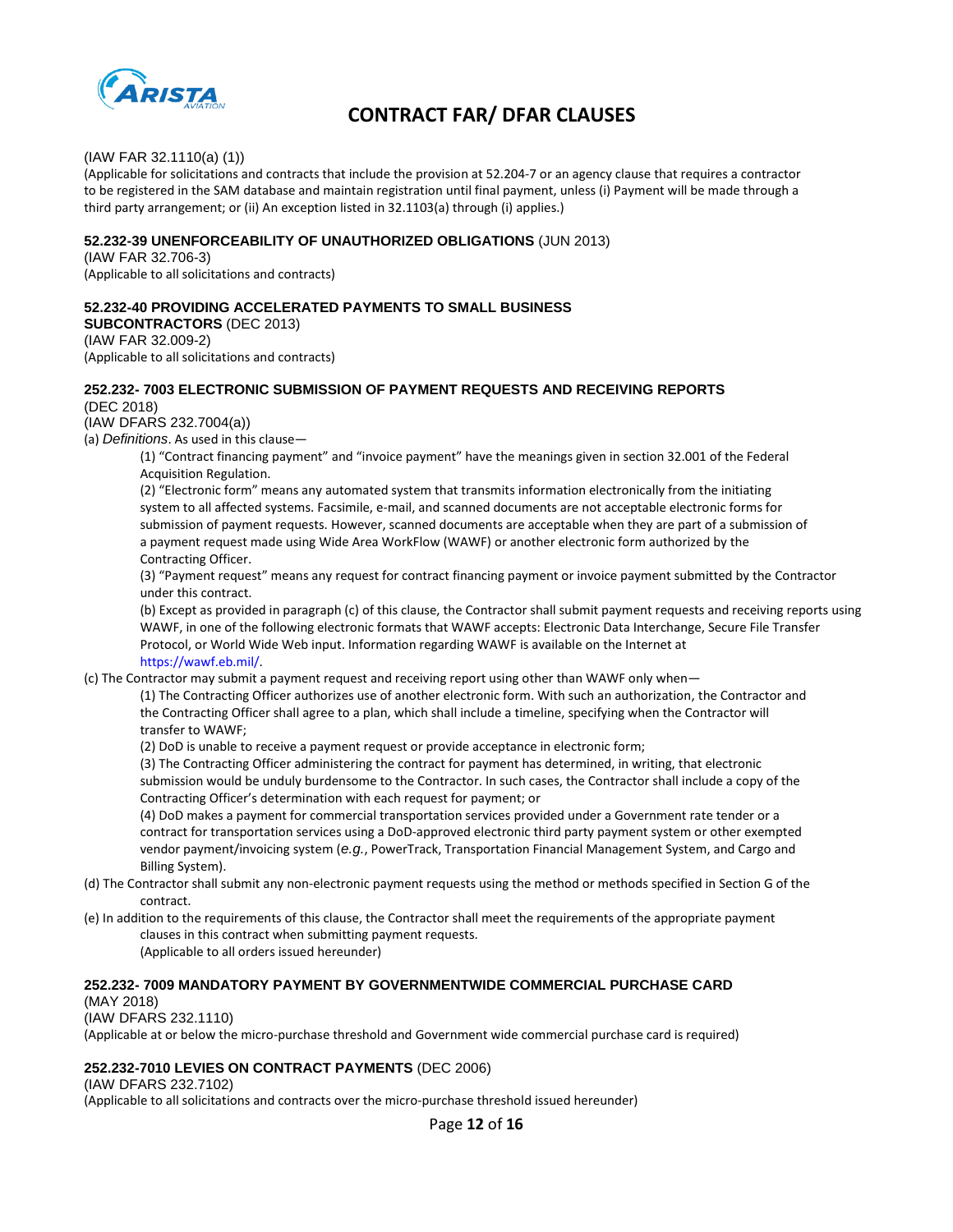

#### **52.233-1 DISPUTES** (MAY 2014)

#### (IAW FAR 33.215)

(Applicable except to foreign governments or their agencies, or to international organizations or a subsidiary body of that organization, if the agency head determines that the application of 41 U.S.C. chapter 71 to the contract would not be in the public interest)

### **52.233-3 PROTEST AFTER AWARD** (AUG 1996)

(IAW FAR 33.106(b)) (Applicable to all orders issued hereunder)

#### **52.233-3 PROTEST AFTER AWARD -- ALTERNATE I** (JUN 1985)

(IAW FAR 33.106(b)) (Applicable to cost reimbursement items)

#### **52.233-4 APPLICABLE LAW FOR BREACH OF CONTRACT CLAIM** (OCT 2004)

(IAW FAR 33.215(b)) (Applicable to all solicitations and contracts)

#### **252.237-7010 PROHIBITION ON INTERROGATION OF DETAINEES BY CONTRACTOR**

**PERSONNEL** (JUN 2013) (IAW DFARS 237.173-5) (Applicable to solicitations and contracts for the provision of services)

### **52.242-1 NOTICE OF INTENT TO DISALLOW COSTS** (APR 1984)

(IAW FAR 42.802) (Applicable when cost‐reimbursement, fixed‐price incentive, or price redetermination)

#### **52.242-4 CERTIFICATION OF FINAL INDIRECT COSTS** (JAN 1997)

(IAW FAR 42.703-2(f)) (c) The certificate of final indirect costs shall read as follows:

#### **CERTIFICATE OF FINAL INDIRECT COSTS**

This is to certify that I have reviewed this proposal to establish final indirect cost rates and to the best of my knowledge and belief:

1. All costs included in this proposal (**identify proposal and date**) to establish final indirect costs rates for (**identify period covered by rate**) are allowable in accordance with the cost principles of the Federal Acquisition Regulation (FAR) and its supplements applicable to the contracts to which the final indirect cost rates will apply; and

2. This proposal does not include any costs which are expressly unallowable under applicable cost principles of the FAR or its supplements.

Firm: \_\_\_\_\_\_\_\_\_\_\_\_\_\_\_\_\_\_\_\_\_\_\_\_\_\_\_\_\_\_\_\_\_\_\_\_\_\_\_\_\_\_\_\_\_\_\_\_\_\_\_ Signature: Name of Certifying Official: Title: \_\_\_\_\_\_\_\_\_\_\_\_\_\_\_\_\_\_\_\_\_\_\_\_\_\_\_\_\_\_\_\_\_\_\_\_\_\_\_\_\_\_\_\_\_\_\_\_\_\_\_\_

Date of Execution:

(Applicable for interim reimbursement of indirect costs; establishment of final indirect costs rates; or contract financing that includes interim payment of indirect costs)

#### **52.242-5 PAYMENTS TO SMALL BUSINESS SUBCONTRACTORS** (JAN 2017)

(IAW FAR 42.1504)

(Applicable to all solicitations and contracts containing the clause 52.219‐9, Small Business Subcontracting Plan.)

#### **52.242-13 BANKRUPTCY** (JUL 1995)

(IAW FAR 42.903)

(Applicable when the simplified acquisition threshold is exceeded)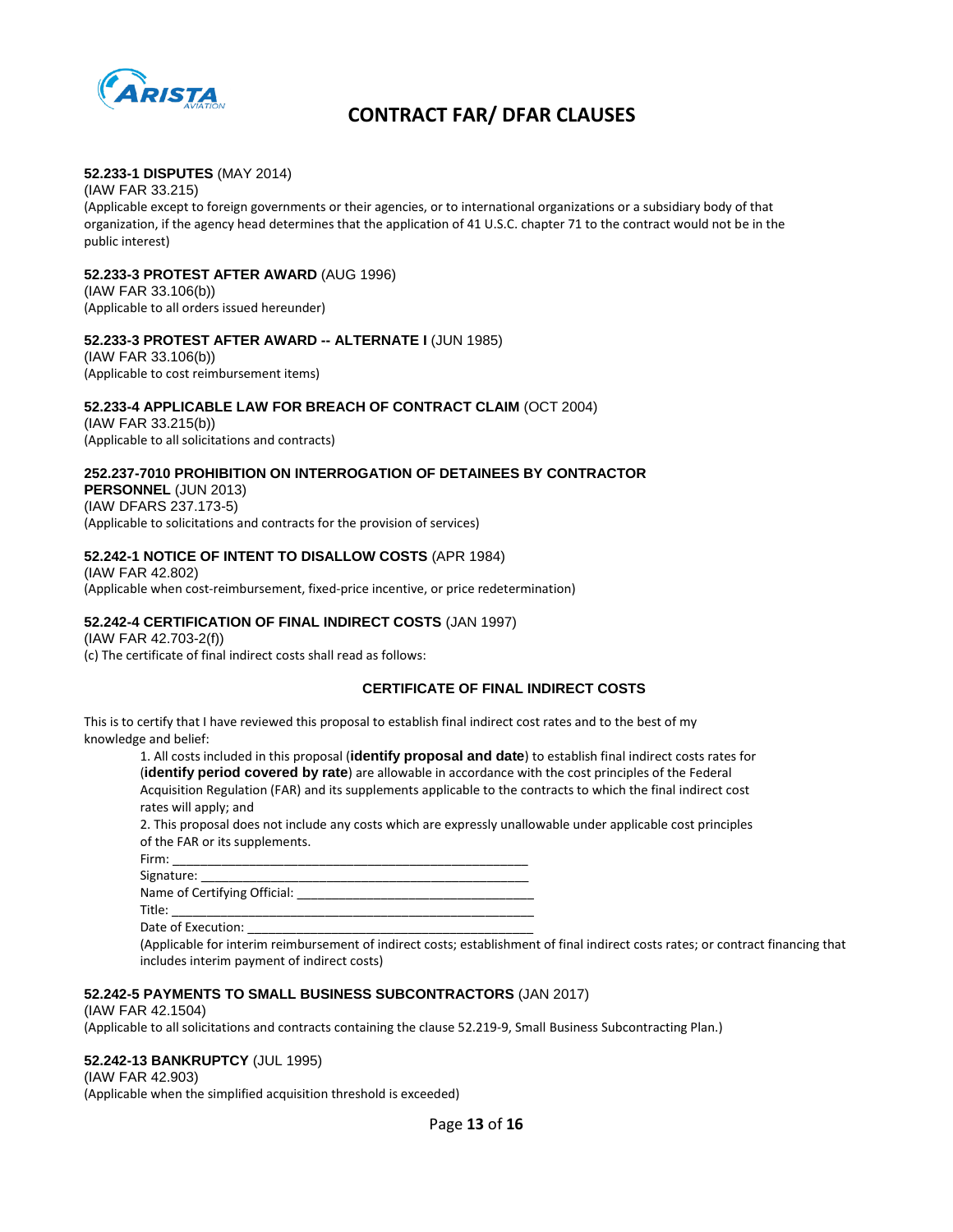

#### **252.242-7004 MATERIAL MANAGEMENT AND ACCOUNTING SYSTEM** (MAY 2011)

(IAW DFARS 242.7204) (Applicable to orders that exceed the simplified acquisition threshold are non‐commercial, and are either (a) cost-reimbursement orders or (b) fixed-price orders with progress payments made on the basis of costs incurred by the contractor as work progresses under the contract)

## **52.243-1 CHANGES--FIXED-PRICE** (AUG 1987)

(IAW FAR 43.205(a) (1)) (Applicable to fixed‐price supplies)

#### **52.243-1 CHANGES--FIXED-PRICE -- ALTERNATE I** (APR 1984)

(IAW FAR 43.205(a) (2)) (Applicable to services (other than architect‐engineer or other professional services) with no supplies)

#### **52.243-2 CHANGES--COST-REIMBURSEMENT** (AUG 1987)

(IAW FAR 43.205(b) (1)) (Applicable to cost‐reimbursement supplies)

#### **52.243-2 CHANGES--COST-REIMBURSEMENT -- ALTERNATE I** (APR 1984)

(IAW FAR 43.205(b) (2)) (Applicable to orders for services and no supplies)

## **52.243-3 CHANGES--TIME-AND-MATERIALS OR LABOR-HOURS** (SEP 2000)

(IAW FAR 43.205(c)) (Applicable to time‐and‐materials or labor‐hour)

### **252.243-7001 PRICING OF CONTRACT MODIFICATIONS** (DEC 1991)

(IAW DFARS 243.205-70) (Applicable to fixed‐price efforts)

#### **252.243-7002 REQUESTS FOR EQUITABLE ADJUSTMENT** (DEC 2012)

(IAW DFARS 243.205-71) (Applicable when the simplified acquisition threshold is exceeded)

#### **52.244-2 SUBCONTRACTS** (OCT 2010)

(IAW FAR 44.204(a) (1), FAR 44.204(a) (3)) (d) If the Contractor has an approved purchasing system, the Contractor nevertheless shall obtain the Contracting Officer's written consent before placing the following subcontracts:

### **Subcontracts**

(j) Paragraphs (c) and (e) of this clause do not apply to the following subcontracts, which were evaluated during negotiations:

**Subcontracts**

(Applicable to cost‐reimbursement, letter contract exceeding the simplified acquisition threshold, fixed‐price exceeding the simplified acquisition threshold under which unpriced actions are anticipated, time-and-materials exceeding the simplified acquisition threshold, or labor‐hour contracts exceeding the simplified acquisition threshold)

#### **52.244-6 SUBCONTRACTS FOR COMMERCIAL ITEMS** (JAN 2019)

(IAW FAR 44.403) (Applicable to supplies or services other than commercial items)

#### **252.244-7001 CONTRACTOR PURCHASING SYSTEM ADMINISTRATION--BASIC** (MAY 2014)

Page **14** of **16**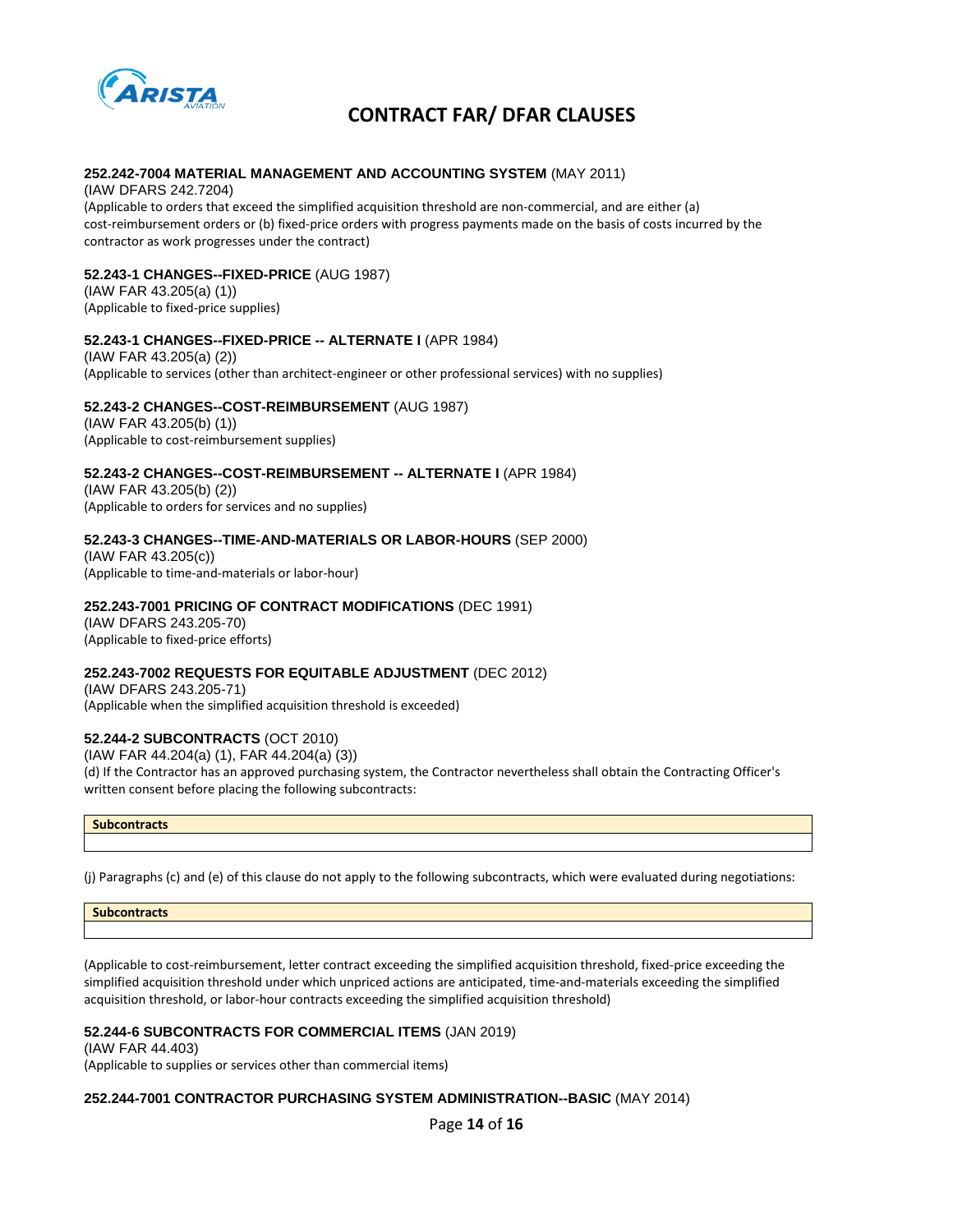

(IAW DFARS 244.305-71) (Applicable to solicitations and contracts containing the clause at FAR 52.244‐2, Subcontracts)

## **52.245-1 GOVERNMENT PROPERTY** (JAN 2017)

(IAW FAR 45.107(a), DFARS 237.7003(c), DFARS 245.107) (Applicable in cost reimbursement, time‐and‐material, and labor‐hour; and fixed‐price when the Government will provide Government property. Also commercial where Government property exceeds \$100,000)

# **252.245-7001 TAGGING, LABELING, AND MARKING OF GOVERNMENT-FURNISHED PROPERTY**

(APR 2012) (IAW DFARS 245.107(2)) (Applicable to solicitations and contracts containing FAR clause 52.245‐1, Government Property)

## **252.245-7002 REPORTING LOSS OF GOVERNMENT PROPERTY** (DEC 2017)

(IAW DFARS 245.107(3)) (Applicable to solicitations and contracts containing FAR clause 52.245‐1, Government Property)

## **252.245-7003 CONTRACTOR PROPERTY MANAGEMENT SYSTEM ADMINISTRATION** (APR 2012)

(IAW DFARS 245.107(4)) (Applicable to solicitations and contracts containing the clause at FAR 52.245‐1, Government Property)

## **252.245-7004 REPORTING, REUTILIZATION, AND DISPOSAL** (DEC 2017)

(IAW DFARS 245.107(5)) (Applicable to solicitations and contracts containing the clause at FAR 52.245‐1, Government Property)

## **52.246-25 LIMITATION OF LIABILITY--SERVICES** (FEB 1997)

(IAW FAR 46.805(a) (4)) (Applicable to services)

**252.246-7007 CONTRACTOR COUNTERFEIT ELECTRONIC PART DETECTION AND AVOIDANCE**

**SYSTEM** (AUG 2016) (IAW DFARS 246.870-3(a))

# **252.246-7008 SOURCES OF ELECTRONIC PARTS** (MAY 2018)

(IAW DFARS 246-870-3(b))

#### **252.247-7028 APPLICATION FOR U.S. GOVERNMENT SHIPPING DOCUMENTATION/INSTRUCTIONS** (JUN 2012)

(IAW DFARS 247.207) (Applicable when shipping under Bills of Lading and Domestic Route Order under FOB origin contracts, Export Traffic Release regardless of FOB terms, or foreign military sales shipments)

# **52.249-2 TERMINATION FOR CONVENIENCE OF THE GOVERNMENT (FIXED-PRICE)**

(APR 2012) (IAW FAR 49.502(b) (1) (i)) (Applicable over the simplified acquisition threshold, except as specified in FAR 49.502(b)(1)(i)(A), (B) or (C))

# **52.249-6 TERMINATION (COST-REIMBURSEMENT)** (MAY 2004)

(IAW FAR 49.503(a) (1)) (Applicable to cost‐reimbursement except contracts for research and development with an educational or nonprofit institution on a no‐fee basis)

#### **52.249-6 TERMINATION (COST-REIMBURSEMENT) -- ALTERNATE IV** (SEP 1996)

(IAW FAR 49.503(a) (4)) (Applicable to time‐and‐material or labor‐hour)